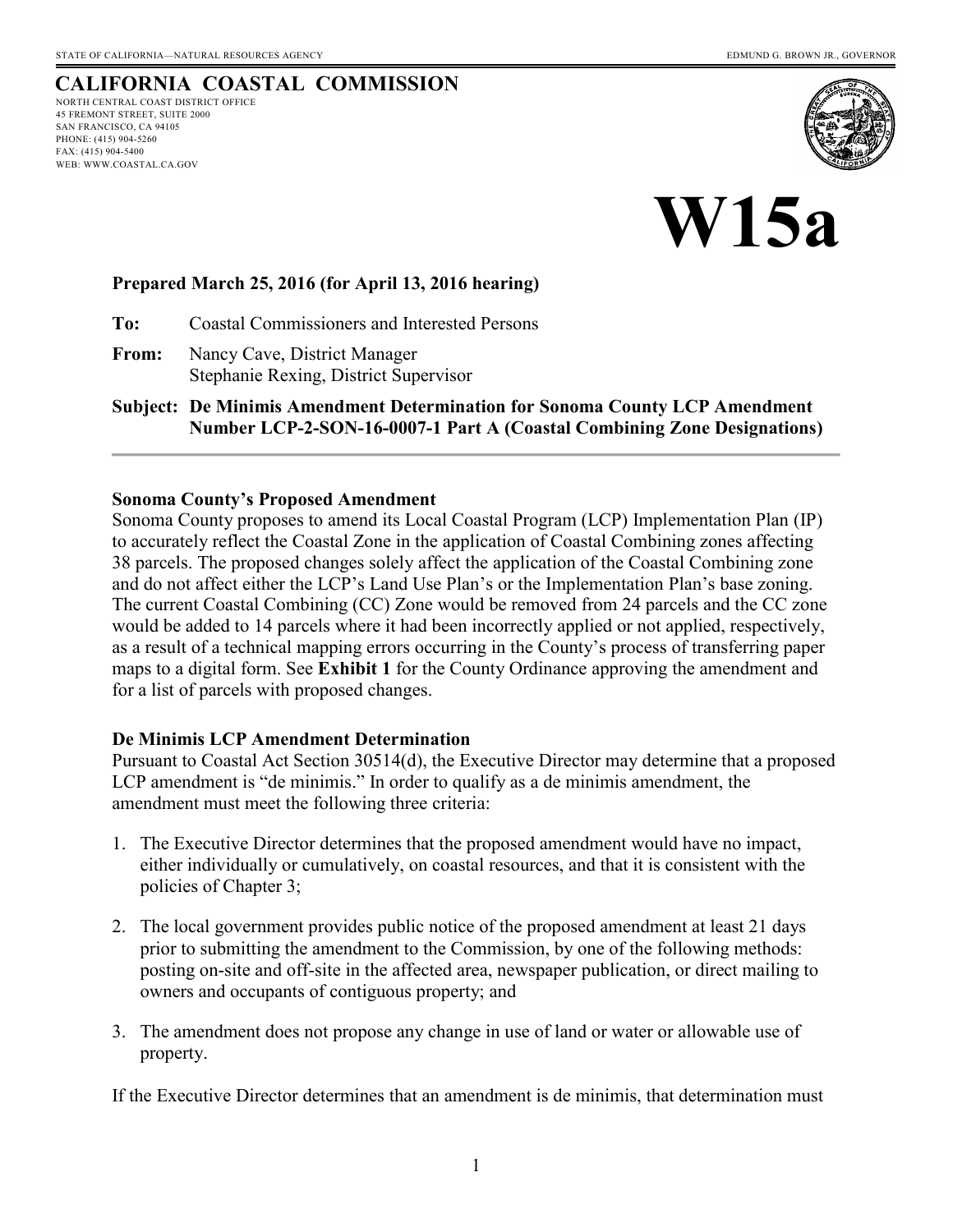be reported to the Commission. If three or more Commissioners object to the de minimis LCP amendment determination, then the amendment shall be set for a future public hearing; if three or more Commissioners do not object to the de minimis determination, then the amendment is deemed approved, and it becomes a certified part of the LCP 10 days after the date of the Commission meeting (in this case, on April 23, 2016).

**The purpose of this notice is to advise interested parties of the Executive Director's determination that the proposed LCP amendment is de minimis.** Each of the de minimis criteria is discussed briefly below:

- **1. No impact to coastal resources and consistency with Chapter 3 of the Coastal Act:** The proposed amendment would alter the application of the Coastal Combining zone on 38 parcels in order to achieve consistency with the parcels' locations within or outside of the Coastal Zone. The Coastal Combining (CC) Zone is a zoning designation applied to parcels within areas that are in the Coastal Zone. The Coastal Combining zoning requires that any development proposed on parcels within that designation require coastal development permits. Therefore, since the application or removal of the CC zone for the affected parcels will correct the combining zones applied to the affected parcels and assure accurate application of the certified LCP, the proposed amendment will not adversely affect coastal resources and is consistent with the Chapter 3 policies of the Coastal Act.
- **2. Provision of public notice:** The County provided public notice in advance of the January 5, 2016 Board of Supervisors hearing where the proposed LCP amendment was considered. A newspaper advertisement notice of the hearing was printed in the Press Democrat on December 16, 2015. In addition, notice was posted in the Press Democrat and mailed to interested parties, affected property owners, and to each owner of record within 300 feet of the affected properties on October 1, 2015 in advance of the October 15, 2015 Planning Commission meeting. The amendment submittal was subsequently received by the Commission on February 16, 2016, thus satisfying the 21-day requirement.
- **3. No change in use of land or allowable use of property:** The proposed changes affect the application of combining zones and do not affect either the LCP's Land Use Plan or the Implementation Plan's base zoning. Since the base zone determines permitted and conditional uses of a property and no change is proposed that would change the base zoning of the affected parcels, no change is proposed to the uses that are principally permitted, permitted, or permitted with a use permit in base zones. Therefore, the amendment does not propose a change in the use of land or allowable use of the property.

#### **California Environmental Quality Act (CEQA)**

Section 21080.5 of the California Environmental Quality Act (CEQA) exempts local government from the requirement of preparing an environmental impact report (EIR) in connection with its Local Coastal Program. The Commission's LCP review and approval process has been found by the Resources Agency to be functionally equivalent to the EIR process. Thus, under CEQA Section 21080.5, the Commission is relieved of the responsibility to prepare an EIR for each LCP and/or amendment.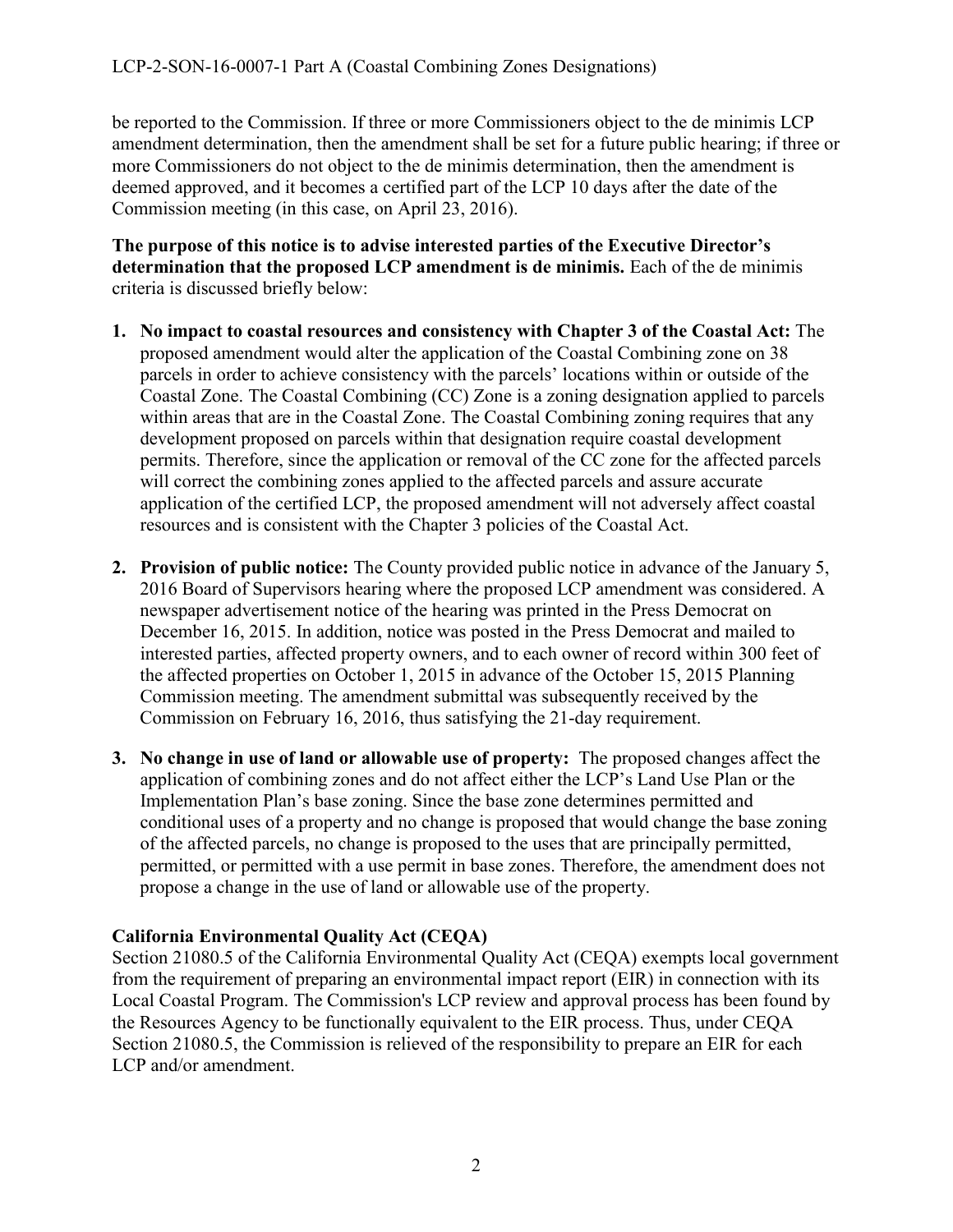Nevertheless, the Commission is required in an LCP submittal or, as in this case, an LCP amendment submittal, to find that the LCP, or LCP, as amended, does conform with CEQA provisions. In the case of the subject LCP amendment request, the Commission finds that approval of the de minimis LCP amendment, as submitted, would not result in any significant adverse environmental impacts under the meaning of the California Environmental Quality Act. Therefore, the Commission finds that there are no feasible alternatives under the meaning of CEQA which would reduce the potential for such impacts which have not been explored and the de minimis LCP amendment, as submitted, can be supported.

#### **Coastal Commission Concurrence**

The Executive Director will report this de minimis LCP amendment determination, and any comments received on it, to the Coastal Commission at its April 13, 2016 meeting in Santa Rosa at Veteran's Memorial Auditorium. If you have any questions or need additional information regarding the proposed amendment or the method under which it is being processed, please contact Stephanie Rexing at the North Central Coast District Office in San Francisco. If you wish to comment on and/or object to the proposed de minimis LCP amendment determination, please do so by April 13, 2016.

#### **Procedural Note - LCP Amendment Action Deadline**

This proposed LCP amendment was filed as complete on March 1, 2016. It amends the IP only and the 60-day action deadline is April 30, 2016. Thus, unless the Commission extends the action deadline (it may be extended by up to one year), the Commission has until April 30, 2016 to take a final action on this LCP amendment.

#### **Exhibits**

[Exhibit 1: County Ordinance](#page-3-0)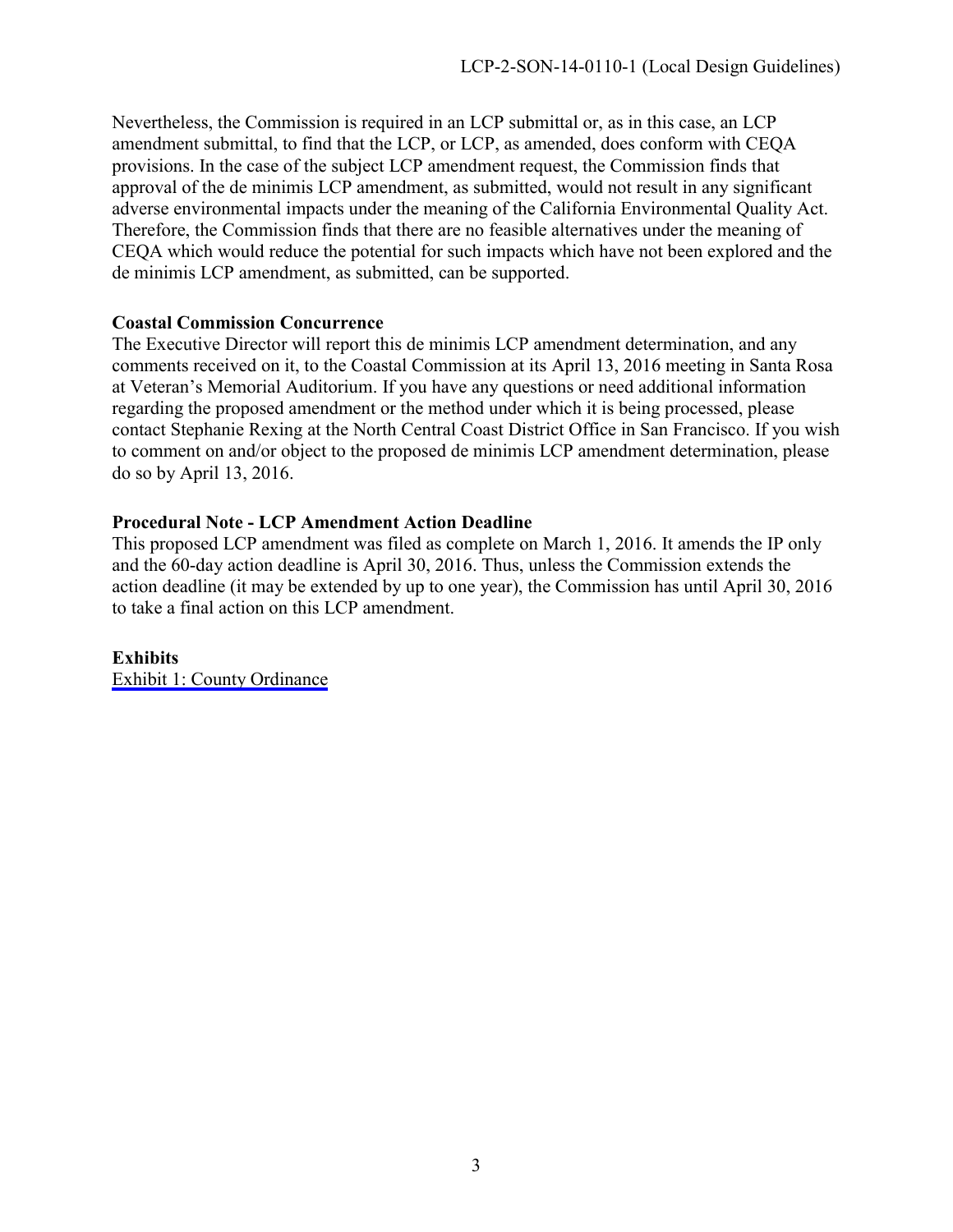### **ORDINANCE NO. 6141**

<span id="page-3-0"></span>AN ORDINANCE OF THE BOARD OF SUPERVISORS, COUNTY OF SONOMA, STATE OF CALIFORNIA, AMENDING THE OFFICIAL ZONING DATABASE FOR THE COASTAL ZONE ("COASTAL ZONING DATABASE") TO CORRECT TECHNICAL ERRORS AND TO IMPLEMENT MINOR ZONE CHANGES REQUIRED AS CONDITIONS OF PRIOR PROJECT APPROVALS.

The Board of Supervisors of the County of Sonoma, State of California, ordains as follows:

SECTION I: The Official Zoning Database for the Coastal Zone ("Coastal Zoning Database") of the County, adopted by the Board of Supervisors on June 12, 2007, is amended by reclassifying certain real property from the existing zoning designations to the zoning designations set forth in Exhibit "A" attached hereto and incorporated herein by this reference. The Board hereby finds these changes to be consistent with the Sonoma County General Plan and Local Coastal Plan. The Director of the Permit and Resource Management Department is directed to reflect these amendments to the Coastal Zoning Database as shown in attached Exhibit "A" (ZCE13-0016).

SECTION II: This project is exempt from the California Environmental Quality Act under the General Rule, Section 15061(b)(3), as it can be seen with certainty that the project will not have a significant effect on the environment because the proposed changes to the Coastal Zoning Database are proposed to correct errors and inaccuracies, resolve inconsistencies, and make other minor corrections needed to ensure the accuracy and reliability of the County's zoning information. Zone changes proposed to satisfy conditions of previously approved projects will not result in any physical change to land or increase development potential and have been imposed to ensure compliance with the Sonoma County Subdivision Ordinance (Sonoma County Code, Chapter 25).

SECTION III: If any section, subsection, sentence, clause or phrase of this Ordinance is for any reason held to be unconstitutional and invalid, such decision shall not affect the validity of the remaining portion of this Ordinance. The Board of Supervisors hereby declares that it would have passed this Ordinance and every section, subsection, sentence, clause or phrase thereof, irrespective of the fact that any one or more sections, subsections, sentences, clauses or phrases be declared unconstitutional or invalid.

SECTION IV. This Ordinance shall be and the same is hereby declared to be in full force and effect automatically on the date following California Coastal Commission certification, and shall be carried out in a manner fully consistent with the California Coastal Act. This item involves an amendment to the Local Coastal Program and is not effective until and unless approved by the California Coastal Commission.

SECTION V. This ordinance shall be published once before the expiration of fifteen (15) days after said passage, with the names of the Supervisors voting for or against the same, in The Press Democrat, a newspaper of general circulation published in the County of Sonoma, State of California.

In regular session of the Board of Supervisors of the County of Sonoma, passed and adopted this 5th day of January 2016, on regular roll call of the members of said Board by the following vote:

SUPERVISORS:

| Gorin: Ayel | Rabbitt: Aye Zane: Aye | Gore: Ave | Carrillo: Aye                                                                    |
|-------------|------------------------|-----------|----------------------------------------------------------------------------------|
| Aves: 5     | Noes: 0                | Absent: 0 | Abstain: 0<br><b>LCP-2-SON-16-0007-1 Pt A</b><br><b>Exhibit 1</b><br>Page 1 of 4 |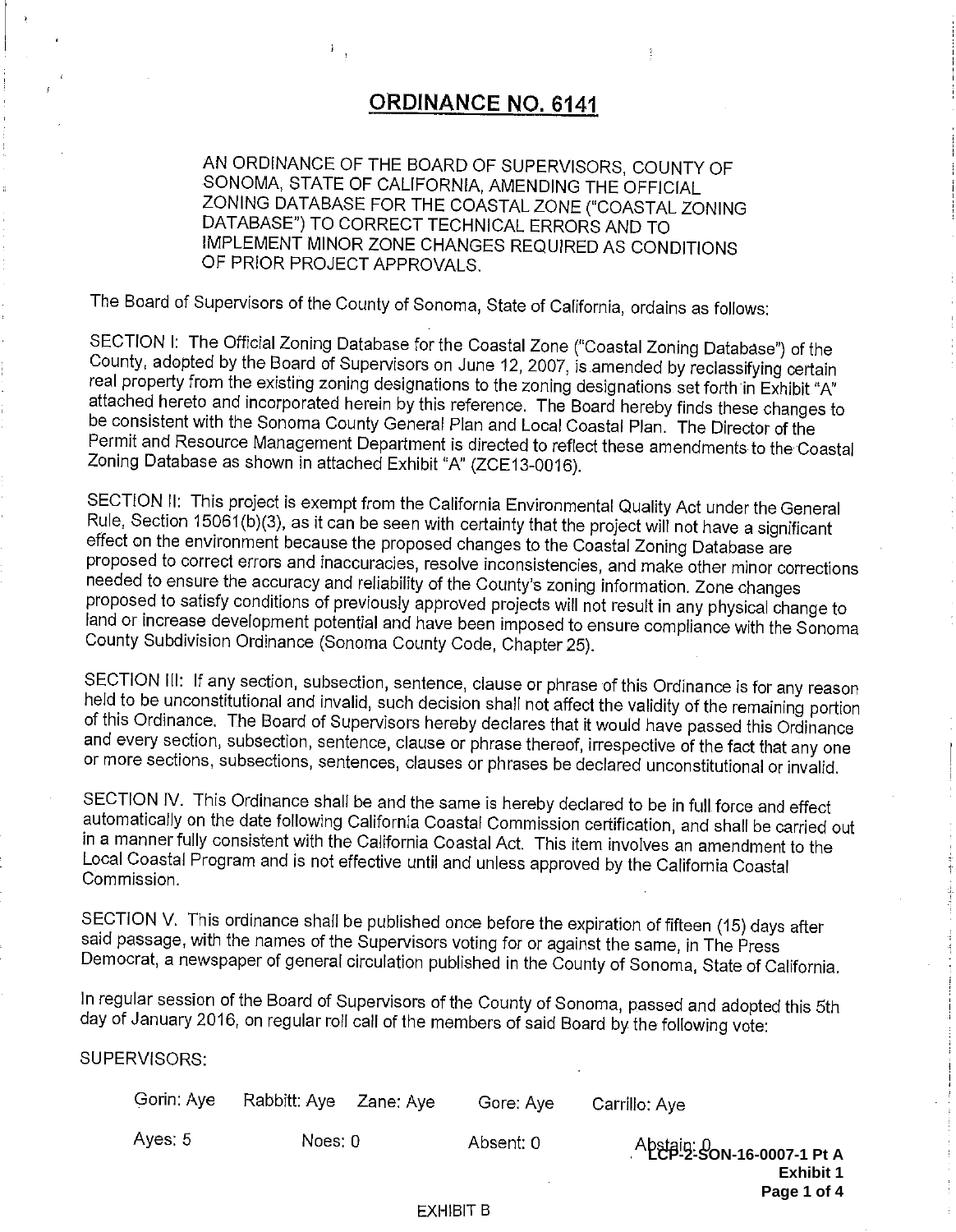WHEREUPON, the Chair declared the above and foregoing ordinance duly adopted and

 $\mathbf{y}$ 

SO ORDERED

Chair, Board of Supervisors  $\check{\mathrm{Count}}$ y of Sonoma

# ATTEST: Veronica A. Ferguson

by govanne epstein

Veronica A. Ferguson<br>Clerk of the Board of Supervisors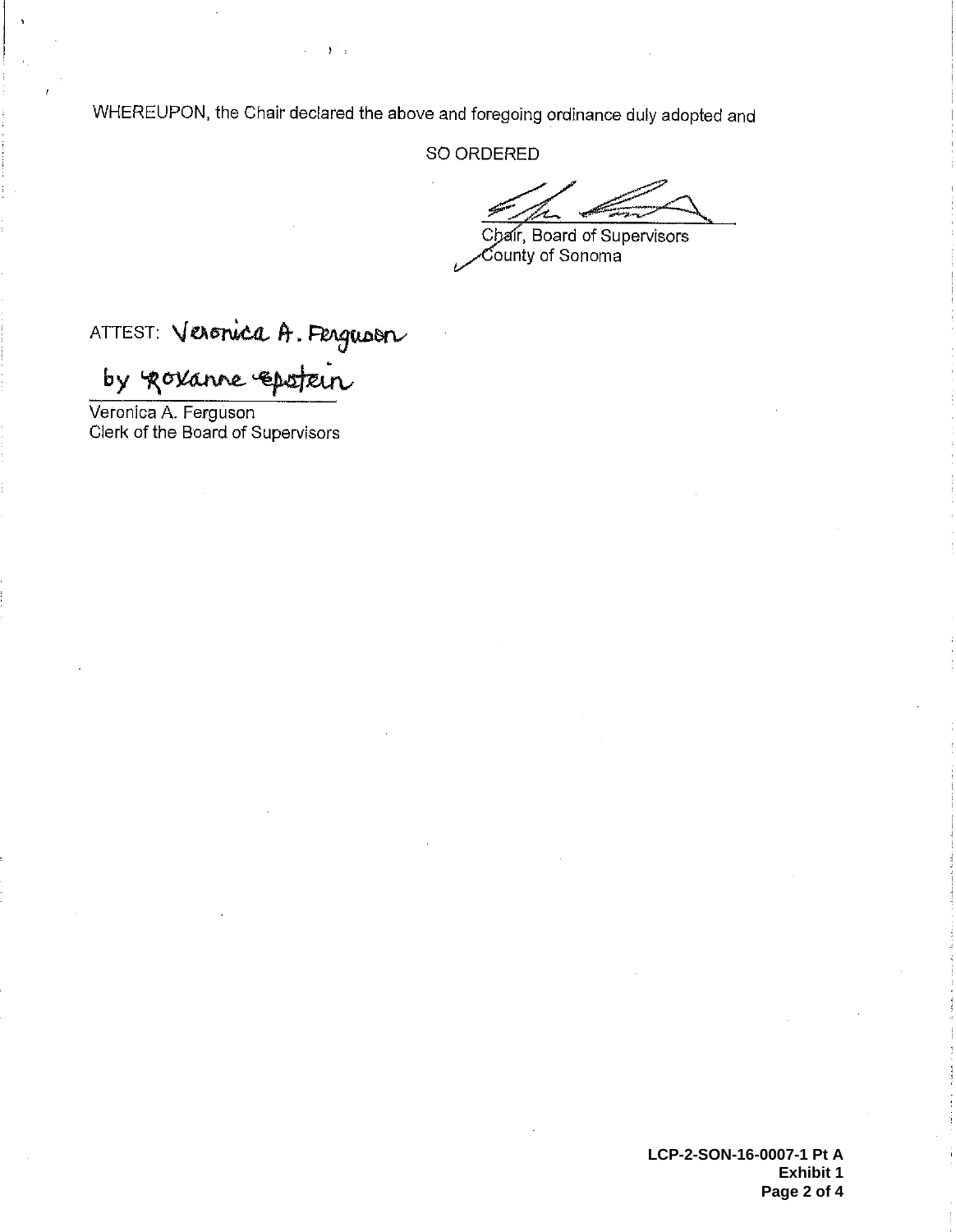ZCE13-0016 Coastal Ordinance - Exhibit A Page 1 of 2

## **Proposed Coastal Zone Changes Coastal Ordinance Exhibit A Technical Corrections - Round 5**

|    | <b>Address</b>     | <b>APN</b>  | <b>Existing Zoning</b>                                                        | <b>Proposed Zoning</b>                                                    |
|----|--------------------|-------------|-------------------------------------------------------------------------------|---------------------------------------------------------------------------|
| İ1 | No Street Address  | 097-280-007 | TP B6 160, TP CC B6 160/640<br>(Ac/DU)/Ac MIN, LG/116,<br>RC50/50 RC100/50 SR | TP B6 160, TP B6 160/640<br>(Ac/DU)/Ac MIN, LG/116<br>RC50/50 RC100/50 SR |
| 2  | No Street Address  | 097-290-004 | TP CC B6 160/640 (Ac/DU)/Ac<br>MIN, LG/116 RC50/50 SR                         | TP B6 160/640 (Ac/DU)/Ac<br>MIN, LG/116 RC50/50 SR                        |
| 3  | No Street Address  | 101-090-006 | LEA B6 160, SR                                                                | LEA CC B6 160, SR                                                         |
| 4  | No Street Address  | 109-240-005 | TP B6 160, G RC50/50 SR                                                       | TP CC B6 160, G RC50/50 SR                                                |
| 15 | No Street Address  | 109-480-019 | RRD B6 160, RRD CC B6<br>160/640 (Ac/DU)/Ac MIN                               | RRD B6 160, RRD B6 160/640<br>(Ac/DU)/Ac MIN                              |
| 6  | No Street Address  | 122-270-010 | TP B6 240, TP CC B6 160/640<br>(Ac/DU)/Ac MIN Z, G RC50/50<br><b>SR</b>       | TP B6 240, TP B6 160/640<br>(Ac/DU)/Ac MIN Z, G RC50/50<br><b>SR</b>      |
| 17 | No Street Address  | 123-170-001 | TP B6 240, TP CC B6 240, G<br>RC50/50                                         | TP B6 240, G RC50/50                                                      |
| 8  | No Street Address  | 155-110-008 | PC CC, G                                                                      | PC, G                                                                     |
| 9  | No Street Address  | 155-110-015 | PC CC, G                                                                      | PC, G                                                                     |
| 10 | No Street Address  | 155-110-019 | PC CC, G                                                                      | PC, G                                                                     |
| 11 | No Street Address  | 155-110-036 | PC CC, G                                                                      | PC, G                                                                     |
| 12 | No Street Address  | 155-110-037 | PC CC                                                                         | PC                                                                        |
| 13 | No Street Address  | 155-120-004 | PC CC, G                                                                      | PC, G                                                                     |
| 14 | No Street Address  | 155-120-011 | PC CC, G                                                                      | PC, G                                                                     |
| 15 | No Street Address  | 155-120-012 | PC B6 1, G                                                                    | PC CC B6 1, G                                                             |
| 16 | No Street Address  | 155-120-022 | PC CC                                                                         | PC                                                                        |
| 17 | No Street Address  | 155-130-007 | PC B6 1, PC CC                                                                | PC B6 1, PC                                                               |
| 18 | No Street Address  | 155-450-019 | PC B6 1, PC CC, G                                                             | PC B6 1, PC, G                                                            |
| 19 | No Street Address  | 155-450-020 | PC <sub>CC</sub>                                                              | PC                                                                        |
| 20 | 919 Annapolis Rd   | 155-470-004 | PF CC                                                                         | PF                                                                        |
| 21 | 40733 Annapolis Rd | 122-170-022 | RRD B6 160, G                                                                 | RRD CC B6 160, G                                                          |